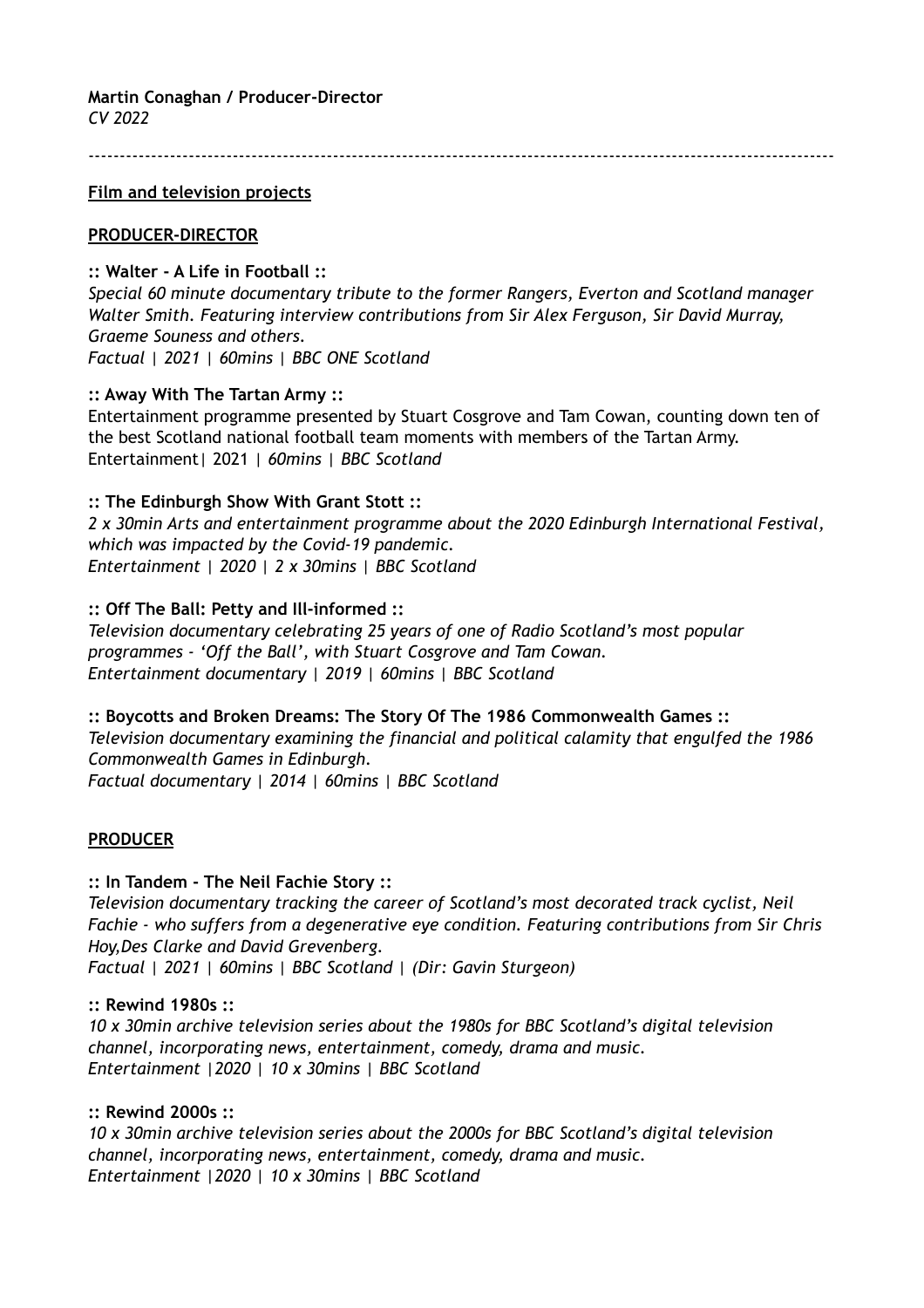#### **:: Election 2019 ::**

*Live News VT producer during the General Election 2019 overnight programme. News and Current Affairs | 2019 | BBC ONE Scotland* 

# **:: Scotland's Heroes - The Road to France ::**

*Television documentary following the Scotland Women's National Team as they attempted to reach the Fifa World Cup Finals in France. Factual documentary | 2019 | 60mins | BBC Scotland | (Dir: Marion MacNeil)*

# **:: Rewind 1990s ::**

*4 x 30min archive television series about the 1990s for BBC Scotland's digital television channel, incorporating news, entertainment, comedy, drama and music. Entertainment entertainment |2019 | 4 x 30mins | BBC Scotland* 

## **:: Football Abuse: The Ugly Side of The Beautiful Game ::**

*Television d*ocumentary investigating historic sexual abuse in Scottish football**.**  *Current Affairs Investigative documentary | 2017 | 60mins | BBC Scotland | (Dir: Liam McDougal)*

*Winner: RTS Scotland Award 2018: Best Current Affairs Programme*

# **:: Election 2015 ::**

*Live television producer for presenter Jackie Bird during coverage of the 2015 UK General Election overnight programme. News and Current Affairs | 2015 | BBC ONE Scotland*

## **:: Scotland Decides ::**

*Live television producer for presenter Jackie Bird during coverage of the 2014 Independence referendum overnight programme. News and Current Affairs | 2014 | BBC ONE Scotland*

## **:: Scotland's Game ::**

*4 x 60min television documentary series exploring the social history of Scottish football from 1986-2016.* 

*Factual | 2016 | 4 x 60mins | BBC ONE Scotland Winner: RTS Scotland Award Best Sport Programme, Celtic Media Award Best Factual Series.*

# **:: 2014: Scotland's Historic Year ::**

*Television documentary charting the events of 2014, when Scotland hosted the Commonwealth Games and a referendum on Independence took place. Current Affairs documentary | 2014 | 60mins | BBC Scotland*

## **:: Spores ::**

*Short drama film | 2015 | 15mins | The Copydesk/Little Viking/SFTN/Creative Scotland*

## **:: Gorta ::**

*Short supernatural drama film | 2013 | 15mins | The Copydesk/Hellbent Films*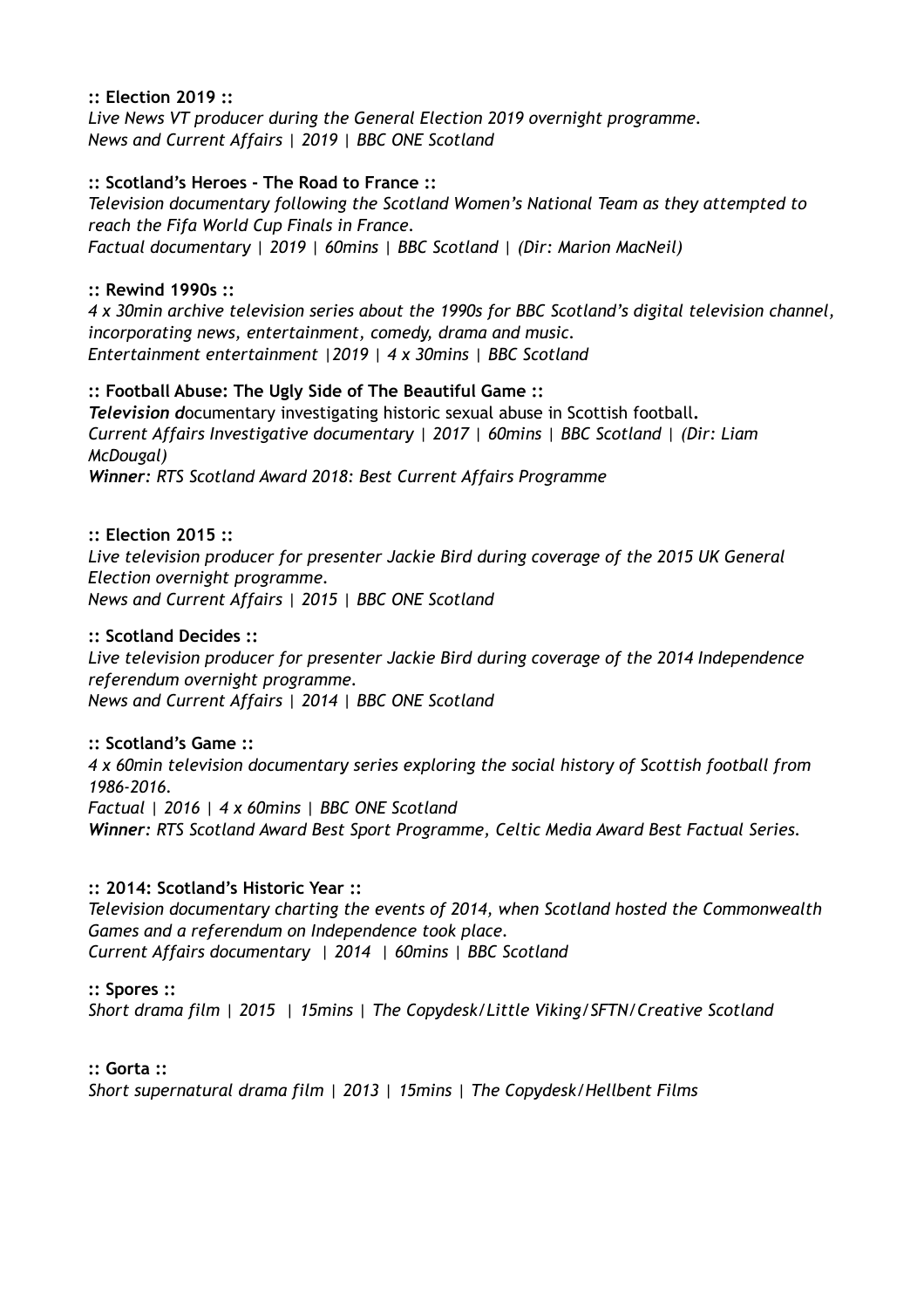## **ASSISTANT PRODUCER**

## **:: Jocky Wilson Said ::**

*Television documentary* **c***harting the rise and fall of Scotland's darts hero, Jocky Wilson. Factual documentary |2019 | 60mins | BBC Scotland | (Dir: Liam McCardle) Winner: Celtic Media Award 2020, Best Sport Documentary.*

## **:: Rangers: The Men Who Sold The Jerseys ::**

*Current Affairs television investigative documentary | 2012| 60mins | BBC Scotland | (Dir: Murdoch Rodgers) Winner: Scottish Bafta - Best Current Affairs, AFP Best Current Affairs.*

**:: Sins of Our Fathers ::** *Current Affairs television investigative Documentary | 2013 | 60mins | BBC Scotland | (Dir: Murdoch Rodgers) Winner: Scottish Bafta - Best Current Affairs, AFP Best Current Affairs, RTS Best Current Affairs, RTS Scotland Best News Story.*

# **:: Special Olympics: Scottish Stories ::**

*Factual documentary | 2 x 30mins | BBC Scotland | (Dir: Peter Small) Three-week production in Shanghai following five Scottish Special athletes at the 2007 Special Olympics World Summer Games.*

# **WRITER**

**:: Shadow ::** *Short drama film | 2011 | BBC Scotland / (Dir: Marcus Harben)*

## **:: Gorta ::**

*Short supernatural drama film | 2013 | 15mins | The Copydesk/Hellbent Films | (Dir: John Gorman)*

## **OTHER PRODUCTIONS**

Various music videos produced and directed for Scottish mod band *Button Up*, *Toy Tin Soldier* and Portland-based singer/songwriter *NIAMH*.

## **EMPLOYMENT**

**Producer** — *BBC Scotland 01/11/1999 to Present Television, radio and online production in BBC Current Affairs, BBC Sport Scotland and BBC Entertainment.*

## **PERSONAL STATEMENT**

I am an award-winning journalist, producer and director with a career spanning over 22 years at the BBC and on major freelance projects.

In 2021, I produced and directed the acclaimed television documentary 'Walter: A Life in Football' about the career of the former Rangers, Everton and Scotland manager Walter Smith, which was among the most-watched programmes in Scotland during the year and received